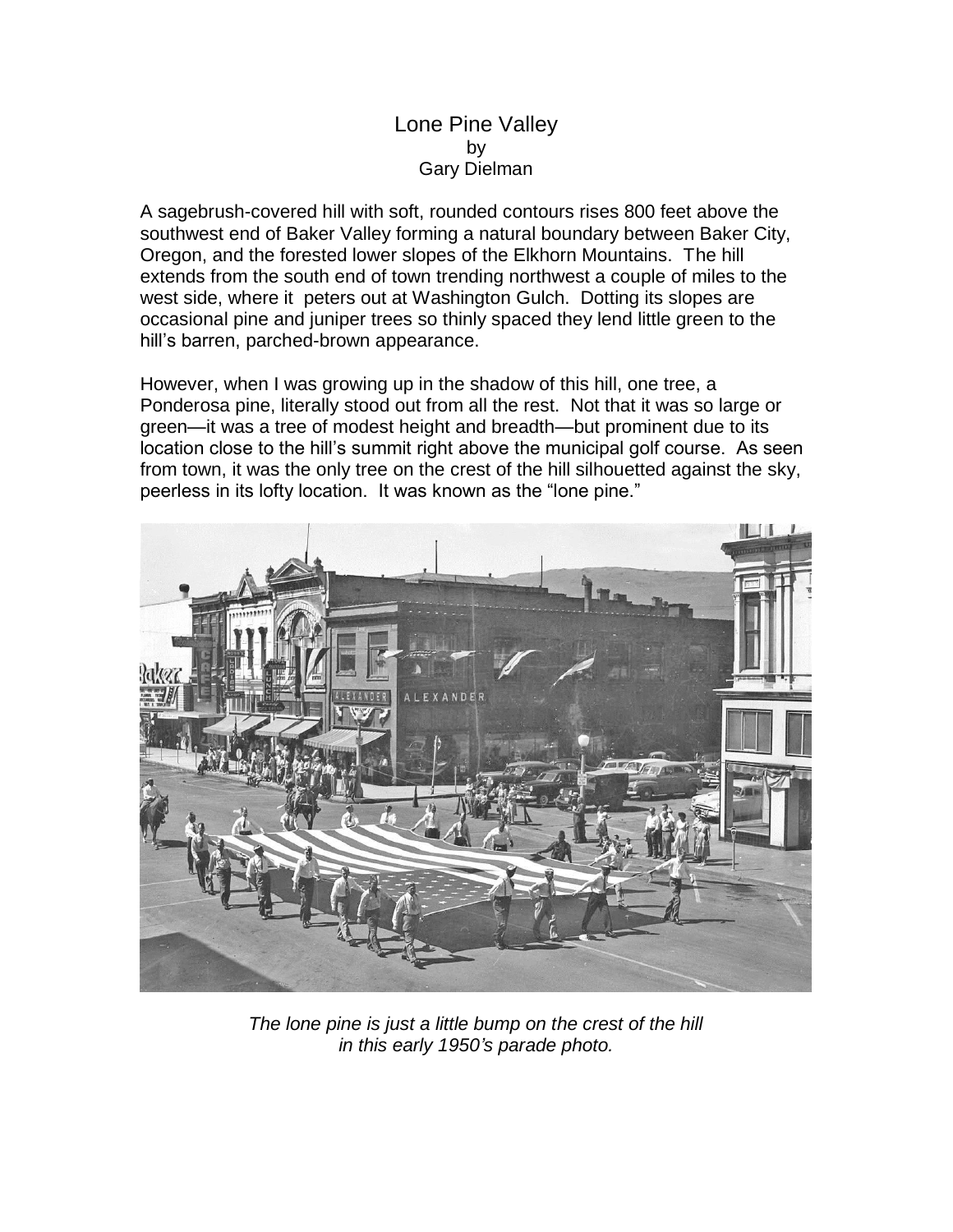As a child living in the North Baker, I had no up-close contact with the tree, except on one vividly remembered occasion near the end of World War II. With my father in the South Pacific, my maternal grandparents in Kansas sold almost everything they owned and drove out west to Baker City to be of assistance to my mother, a working mom with two young children. Accompanying my grandparents was my uncle Kenny, who, being just two years older than I, was a great playmate. The three of them lived in South Baker, where the hill was literally just out their backyard. One summer day in 1945, Kenny, a couple of other kids from the neighborhood, and I hiked straight up the hill to the lone pine. For little kids it was a hard, sweaty climb, one taken by many Baker City kids, a kind of right of passage. The tree had status. It was a neat tree.



*Lone pine in 1945 (Photo by nine-year old George Gildersleeve)*

The reader may have noticed that I write of the lone pine in the past tense. In the early 1960's, when I was married, a father myself, and a graduate student at the University of Iowa, I read with sadness in my hometown newspaper that some kids had maliciously set fire to the tree. Then, after the tree died, or perhaps it was still not dead—I can't remember—someone chopped it down. It's been over forty years since its demise, but I still miss that tree. Several years ago I climbed the hill again to the spot where I thought the tree had stood. And there it was, a charred, limbless log of slim diameter lying on the ground near its stump. Kids no doubt still make that climb up the hill, but without reaching the lone pine as the goal, it can't be quite the same.

As curator of Baker County Library's historic photo collection for the past twentyfive years, I often come across old black and white photos in which the hill south of town forms a faint backdrop to downtown buildings and events on Main Street. For years I looked in vain for a photo that had even the faintest hint of my childhood friend on the hill. Then recently there, in the background above Baker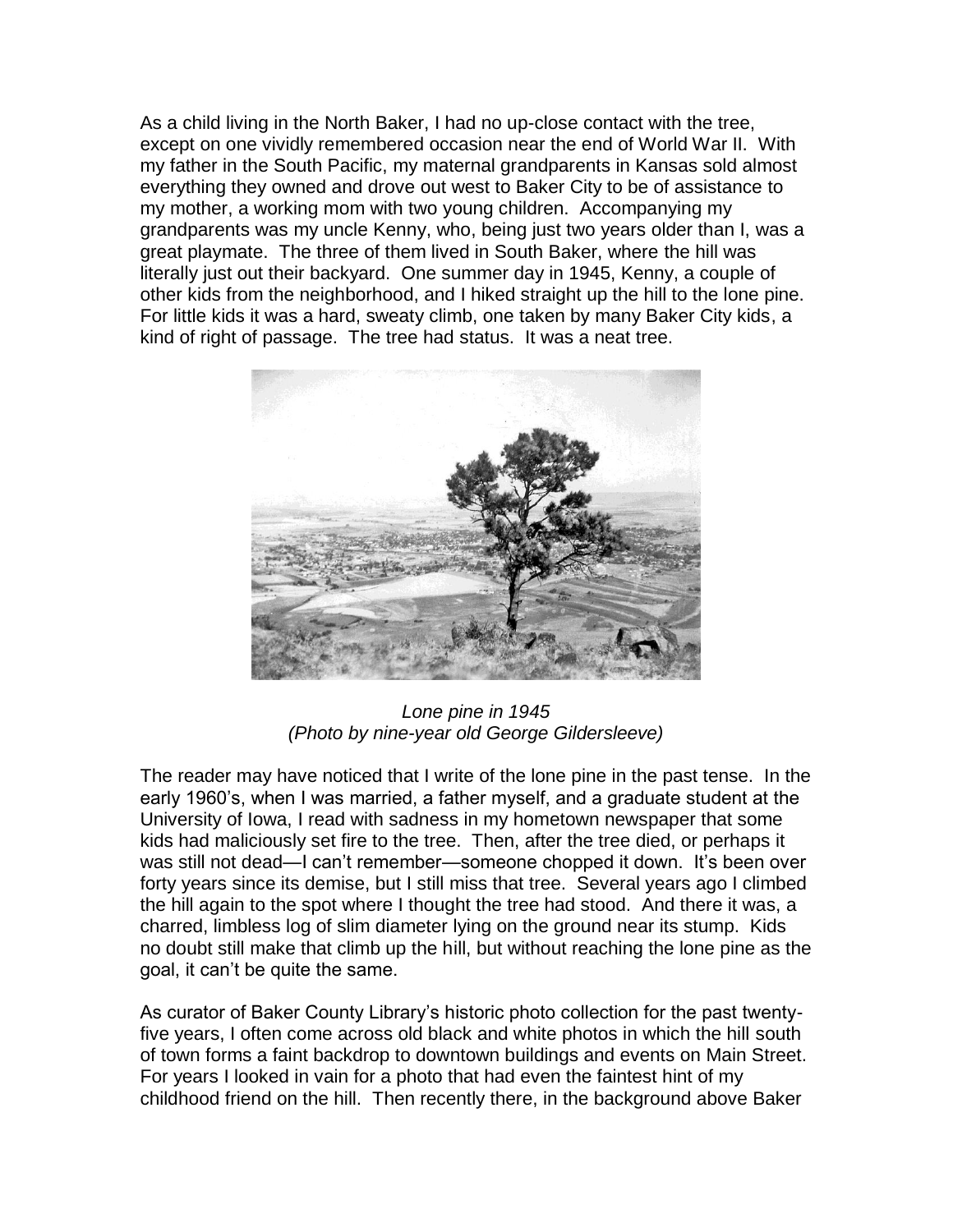City Hall in a photo from around 1890, I perceived an almost imperceptible bump on the crest of the hill. It was my lone pine. Later I discovered a close-up photo taken from above the long pine on page 15 of Loy Wisdom's book *Memories: Ninety Years of Baker City*.



*Trunk of the lone pine still lying where it fell after being burned and then chopped down by vandals in the 1960's.*

As a child I did not know that there was another, infinitely more famous lone pine, the one for which Lone Pine Valley was named. (Today the valley has two other names: Powder River Valley and Baker Valley. Unfortunately the famous Lone Pine suffered the same fate as the lone pine on the hill south of Baker City.

*L'arbre seul*, the Original Lone Pine

In the years, perhaps centuries, before Lewis and Clark and the Corps of Discovery ever set foot in the Pacific Northwest, a large tree, probably a Ponderosa pine, visible from a considerable distance, towered above the lowly sagebrush, grasses, and willows on the east side of our valley. Being the only large tree it was dubbed *l'arbre seul*,"the lone tree," by the French-speaking voyageurs who trapped beaver in this area beginning around 1811. In those days Lone Tree Valley was for trappers, and for Native Americans as well, a reference mark whenever one gave directions about where to meet or what to pass through when traveling between the Snake and Columbia rivers.

The Great Migration to Oregon Country began in 1843. Those first emigrants had heard of the Lone Pine. One member of the first wagon train to enter Oregon had heard of the Lone Pine and sure enough spied it from Flagstaff Hill. But as he drove his wagon across the floor of Lone Pine Valley looked up and